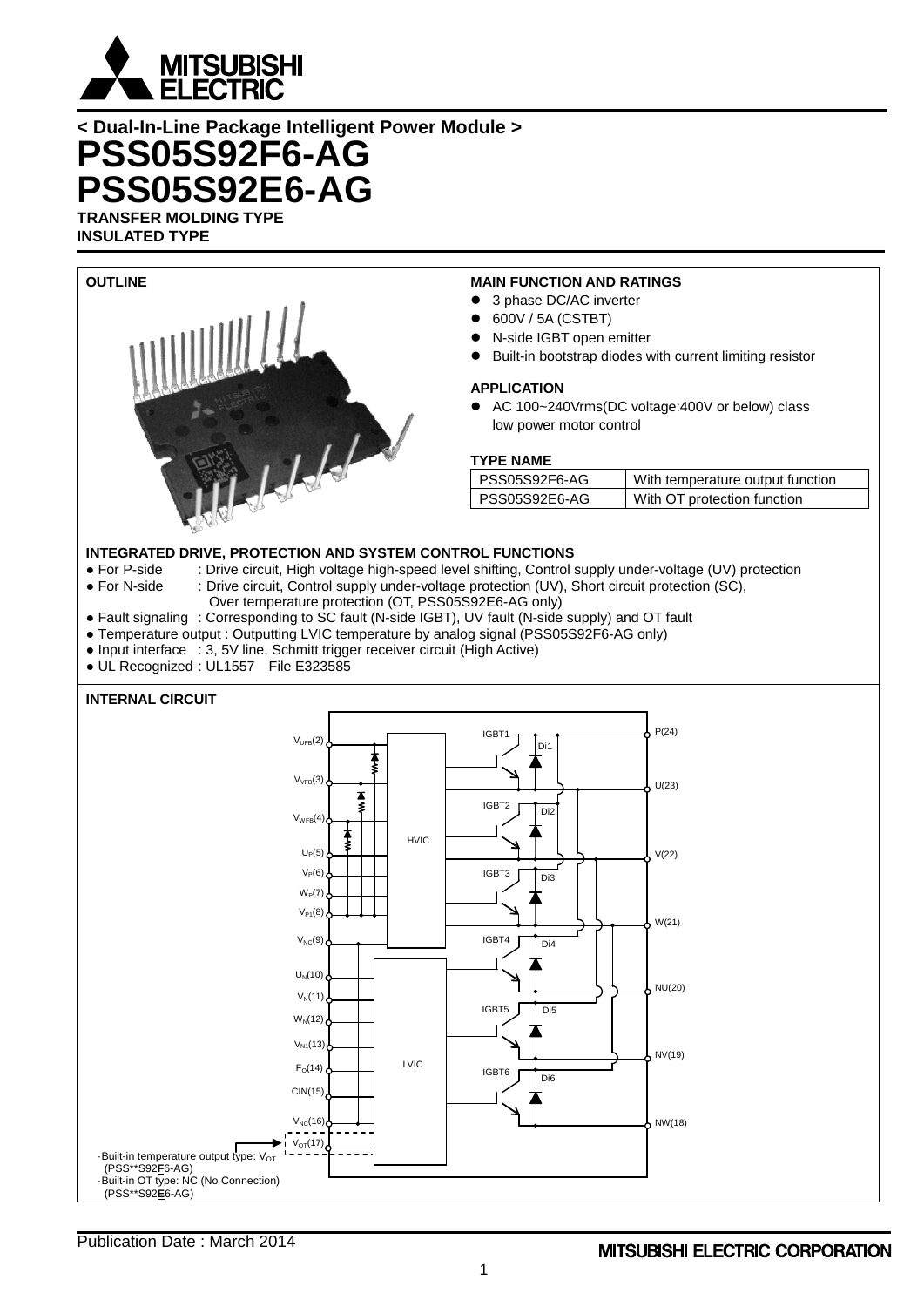#### **MAXIMUM RATINGS** ( $T_j = 25^\circ C$ , unless otherwise noted)

#### **INVERTER PART**

| Symbol               | Parameter                                              | Condition                           |          | Ratings      | Unit                    |
|----------------------|--------------------------------------------------------|-------------------------------------|----------|--------------|-------------------------|
| $V_{\rm CC}$         | Supply voltage                                         | Applied between P-NU, NV, NW        |          | 450          |                         |
| $V_{CC(surge)}$      | Applied between P-NU, NV, NW<br>Supply voltage (surge) |                                     | 500      |              |                         |
| $V_{CES}$            | Collector-emitter voltage                              |                                     |          | 600          |                         |
| ±lc                  | Each IGBT collector current                            | $T_c = 25^{\circ}$ C<br>(Note 1)    |          |              | A                       |
| $\pm$ <sub>ICP</sub> | Each IGBT collector current (peak)                     | $T_c = 25^{\circ}$ C, less than 1ms |          | 10           | $\overline{\mathsf{A}}$ |
| $P_{C}$              | Collector dissipation                                  | $T_c = 25^{\circ}$ C, per 1 chip    |          | 20.0         | W                       |
|                      | Junction temperature                                   |                                     | (Note 2) | $-30 - +150$ | °C                      |

Note1: Pulse width and period are limited due to junction temperature.

Note2: The maximum junction temperature rating of built-in power chips is 150°C(@Tc≤100°C).However, to ensure safe operation of DIPIPM, the average junction temperature should be limited to Tj(Ave)≤125°C (@Tc≤100°C).

#### **CONTROL (PROTECTION) PART**

| Symbol          | Parameter                     | Condition                                                                     | Ratings                     | Unit |
|-----------------|-------------------------------|-------------------------------------------------------------------------------|-----------------------------|------|
| $V_D$           | Control supply voltage        | Applied between $V_{P1}$ - $V_{NC}$ , $V_{N1}$ - $V_{NC}$                     | 20                          |      |
| $V_{DB}$        | Control supply voltage        | Applied between V <sub>UFB</sub> -U, V <sub>VFB</sub> -V, V <sub>WFB</sub> -W | 20                          |      |
| $V_{\text{IN}}$ | Input voltage                 | Applied between $U_P$ , $V_P$ , $W_P$ , $U_N$ , $V_N$ , $W_N$ - $V_{NC}$      | $-0.5 - V_{\text{D}} + 0.5$ |      |
| $V_{FO}$        | Fault output supply voltage   | Applied between $F_0-V_{NC}$                                                  | $-0.5 - VD+0.5$             |      |
| $I_{FO}$        | Fault output current          | Sink current at $F0$ terminal                                                 |                             | mA   |
| $V_\mathrm{SC}$ | Current sensing input voltage | Applied between CIN-V <sub>NC</sub>                                           | $-0.5 - V_D + 0.5$          |      |

#### **TOTAL SYSTEM**

| Symbol                      | Parameter                                                                     | Condition                                                                            | Ratings      | Unit          |
|-----------------------------|-------------------------------------------------------------------------------|--------------------------------------------------------------------------------------|--------------|---------------|
| V <sub>CC(PROT)</sub>       | Self protection supply voltage limit<br>(Short circuit protection capability) | $V_D = 13.5 - 16.5V$ , Inverter Part<br>$T_i$ = 125°C, non-repetitive, less than 2µs | 400          |               |
| $T_{\rm C}$                 | Module case operation temperature                                             | Measurement point of Tc is provided in Fig.1                                         | $-30 - +100$ | $\sim$        |
| $\mathsf{T}_{\mathsf{stg}}$ | Storage temperature                                                           |                                                                                      | $-40 - +125$ | $\sim$        |
| $V_{\rm iso}$               | <b>Isolation voltage</b>                                                      | 60Hz, Sinusoidal, AC 1 min, between connected all pins<br>and heat sink plate        | 1500         | $V_{\rm rms}$ |

#### Fig. 1: T<sub>c</sub> MEASUREMENT POINT



#### **THERMAL RESISTANCE**

| Svmbol<br>Parameter                                                |                          | Condition                           | ∟imits |                   |         | Unit |
|--------------------------------------------------------------------|--------------------------|-------------------------------------|--------|-------------------|---------|------|
|                                                                    |                          |                                     |        | T <sub>VD</sub> . | Max.    |      |
| $\mathsf{K}_{\mathsf{th}(\mathsf{j}\text{-}\mathsf{c})\mathsf{Q}}$ | Junction to case thermal | Inverter IGBT part (per 1/6 module) |        | -                 | 5.0     | K/W  |
| $R_{th(i-c)F}$                                                     | (Note 3)<br>resistance   | Inverter FWDi part (per 1/6 module) |        | -                 | ∽<br>U. | K/W  |

Note 3: Grease with good thermal conductivity and long-term endurance should be applied evenly with about +100µm~+200µm on the contacting surface of<br>DIPIPM and heat sink. The contacting thermal resistance between DIPIPM c conductivity of the applied grease. For reference, Rth(c-f) is about 0.3K/W (per 1/6 module, grease thickness: 20μm, thermal conductivity: 1.0W/m•K).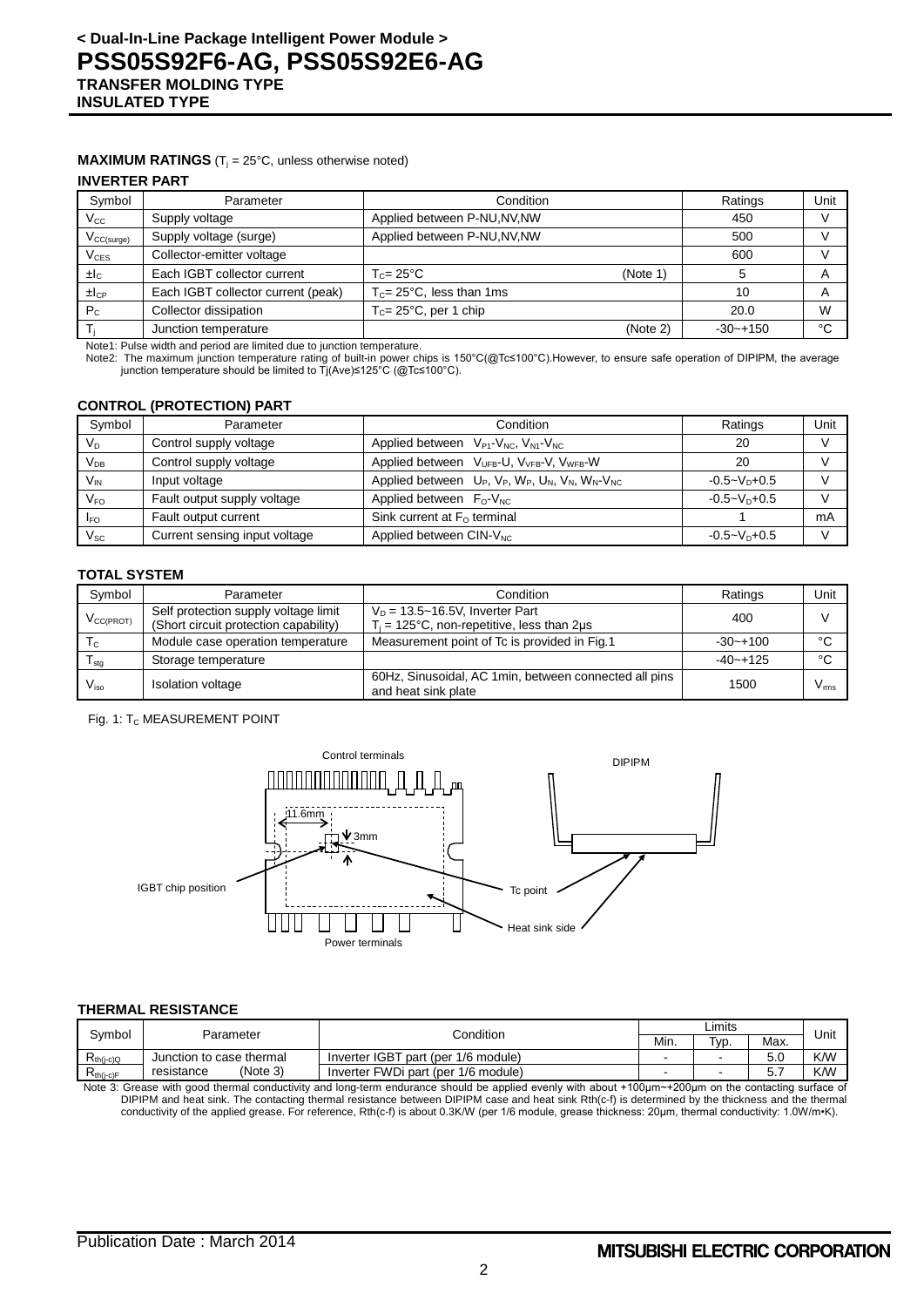#### **ELECTRICAL CHARACTERISTICS** (T<sub>j</sub> = 25°C, unless otherwise noted) **INVERTER PART**

| Symbol           | Parameter                                  |                                                              | Condition          |                                                 |        | Limits |                | Unit |
|------------------|--------------------------------------------|--------------------------------------------------------------|--------------------|-------------------------------------------------|--------|--------|----------------|------|
|                  |                                            |                                                              |                    |                                                 | Min.   | Typ.   | Max.           |      |
|                  |                                            |                                                              |                    | $I_c = 5A$ , T <sub>i</sub> = 25 <sup>°</sup> C | ۰      | 1.60   | 1.95           |      |
| $V_{CE(sat)}$    | Collector-emitter saturation<br>voltage    | $V_{D} = V_{DB} = 15V$ , $V_{ID} = 5V$                       |                    | $I_C = 5A$ , $T_i = 125^{\circ}C$               | ۰      | 1.80   | 2.15           | V    |
|                  |                                            |                                                              |                    | $I_c = 0.5A$ , T <sub>i</sub> = 25°C            | ۰      | 0.90   | 1.10           |      |
| $V_{EC}$         | FWDi forward voltage                       | $V_{IN} = 0V$ , $I_C = 5A$                                   |                    | ۰                                               | 2.30   | 2.75   | V              |      |
| $t_{\text{on}}$  |                                            |                                                              |                    |                                                 | 0.65   | 1.05   | 1.45           | μs   |
| $t_{C(on)}$      |                                            | $V_{CC}$ 300V, $V_{D}$ = $V_{DB}$ = 15V                      |                    |                                                 | $\sim$ | 0.35   | 0.60           | μs   |
| $t_{\text{off}}$ | Switching times                            | $I_C = 5A$ , T <sub>i</sub> = 125°C, V <sub>IN</sub> = 0↔ 5V |                    |                                                 | ۰      | 1.15   | 1.60           | μs   |
| $t_{C(off)}$     |                                            | Inductive Load (upper-lower arm)                             |                    | ۰.                                              | 0.15   | 0.30   | μs             |      |
| $t_{rr}$         |                                            |                                                              |                    |                                                 | $\sim$ | 0.30   | $\blacksquare$ | μs   |
|                  | Collector-emitter cut-off                  |                                                              |                    | $T_i = 25^{\circ}C$                             | ۰      |        |                | mA   |
|                  | $V_{CE} = V_{CES}$<br>$I_{CES}$<br>current |                                                              | $T = 125^{\circ}C$ |                                                 |        | 10     |                |      |

#### **CONTROL (PROTECTION) PART**

|                  |                                        | Condition                                                                    |                                      |                          | Limits         |                | Unit   |
|------------------|----------------------------------------|------------------------------------------------------------------------------|--------------------------------------|--------------------------|----------------|----------------|--------|
| Symbol           | Parameter                              |                                                                              |                                      | Min.                     | Typ.           | Max.           |        |
|                  |                                        |                                                                              | $V_D = 15V$ , $V_{IN} = 0V$          | $\overline{\phantom{a}}$ | $\blacksquare$ | 2.80           |        |
| $I_{\text{D}}$   | Circuit current                        | Total of V <sub>P1</sub> -V <sub>NC</sub> , V <sub>N1</sub> -V <sub>NC</sub> | $V_D = 15V$ , $V_{IN} = 5V$          | $\blacksquare$           | $\overline{a}$ | 2.80           | mA     |
|                  |                                        | Each part of V <sub>UFB</sub> -U,                                            | $V_D = V_{DB} = 15V$ , $V_{IN} = 0V$ | $\blacksquare$           |                | 0.10           |        |
| $I_{DB}$         |                                        | $V_{VFR}$ -V, $V_{WFR}$ -W                                                   | $V_D = V_{DB} = 15V$ , $V_{IN} = 5V$ |                          |                | 0.10           |        |
| $V_{SC(ref)}$    | Short circuit trip level               | $V_D = 15V$                                                                  | 0.455<br>(Note 4)                    |                          | 0.480          | 0.505          | $\vee$ |
| $UV_{DBt}$       | P-side Control supply                  |                                                                              | <b>Trip level</b>                    | 7.0                      | 10.0           | 12.0           | $\vee$ |
| $UV_{DBr}$       | under-voltage protection(UV)           | $T_i \leq 125$ °C                                                            | Reset level                          | 7.0                      | 10.0           | 12.0           | $\vee$ |
| $UV_{Dt}$        | N-side Control supply                  |                                                                              | <b>Trip level</b>                    | 10.3                     | $\overline{a}$ | 12.5           | $\vee$ |
| $UV_{Dr}$        | under-voltage protection(UV)           |                                                                              | Reset level                          | 10.8                     | $\blacksquare$ | 13.0           | $\vee$ |
|                  | Temperature Output<br>(PSS**S92F6-AG)  | Pull down $R = 5k\Omega$<br>(Note 5)                                         | LVIC Temperature=90°C                | 2.63                     | 2.77           | 2.91           | $\vee$ |
| $V_{\text{OT}}$  |                                        |                                                                              | LVIC Temperature=25°C                | 0.88                     | 1.13           | 1.39           | $\vee$ |
| OT <sub>t</sub>  | Over temperature protection            | $V_D = 15V$                                                                  | <b>Trip level</b>                    | 100                      | 120            | 140            | °C     |
| OT <sub>rh</sub> | (OT, PSS**S92E6-AG) (Note6)            | Detect LVIC temperature                                                      | Hysteresis of trip-reset             | $\blacksquare$           | 10             | $\blacksquare$ | °C     |
| $V_{FOH}$        | Fault output voltage                   | $V_{SC}$ = 0V, F <sub>o</sub> terminal pulled up to 5V by 10k $\Omega$       |                                      | 4.9                      |                | ä,             | $\vee$ |
| $V_{FOL}$        |                                        | $V_{SC} = 1V$ , $I_{FO} = 1mA$                                               |                                      |                          | $\blacksquare$ | 0.95           | $\vee$ |
| $t_{\text{FO}}$  | Fault output pulse width               |                                                                              | (Note 7)                             | 20                       |                |                | μs     |
| I <sub>IN</sub>  | Input current                          | $V_{IN} = 5V$                                                                |                                      |                          | 1.00           | 1.50           | mA     |
| $V_{th(on)}$     | ON threshold voltage                   |                                                                              |                                      |                          | 2.10           | 2.60           |        |
| $V_{th (off)}$   | OFF threshold voltage                  | Applied between $U_P$ , $V_P$ , $W_P$ , $U_N$ , $V_N$ , $W_N$ - $V_{NC}$     |                                      | 0.80                     | 1.30           |                | $\vee$ |
| $V_{th(hys)}$    | ON/OFF threshold<br>hysteresis voltage |                                                                              |                                      | 0.35                     | 0.65           | $\blacksquare$ |        |
| $V_F$            | Bootstrap Di forward voltage           | $I_F$ =10mA including voltage drop by limiting resistor                      | (Note 8)                             | 1.1                      | 1.7            | 2.3            | $\vee$ |
| $\mathsf{R}$     | Built-in limiting resistance           | Included in bootstrap Di                                                     |                                      | 80                       | 100            | 120            | Ω      |

Note 4 : SC protection works only for N-side IGBT. Please select the external shunt resistance such that the SC trip-level is less than 1.7 times of the current rating. 5 : DIPIPM don't shutdown IGBTs and output fault signal automatically when temperature rises excessively. When temperature exceeds the protective level that

user defined, controller (MCU) should stop the DIPIPM. Temperature of LVIC vs. VOT output characteristics is described in Fig. 3. 6 : When the LVIC temperature exceeds OT trip temperature level(OTt), OT protection works and Fo outputs. In that case if the heat sink dropped off or fixed

loosely, don't reuse that DIPIPM. (There is a possibility that junction temperature of power chips exceeded maximum Tj(150°C).

7 : Fault signal Fo outputs when SC, UV or OT protection works. Fo pulse width is different for each protection modes. At SC failure, Fo pulse width is a fixed width (=minimum 20μs), but at UV or OT failure, Fo outputs continuously until recovering from UV or OT state. (But minimum Fo pulse width is 20μs.) 8 : The characteristics of bootstrap Di is described in Fig.2.

Fig. 2 Characteristics of bootstrap Di V<sub>F-IF</sub> curve (@Ta=25°C) including voltage drop by limiting resistor (Right chart is enlarged chart.)

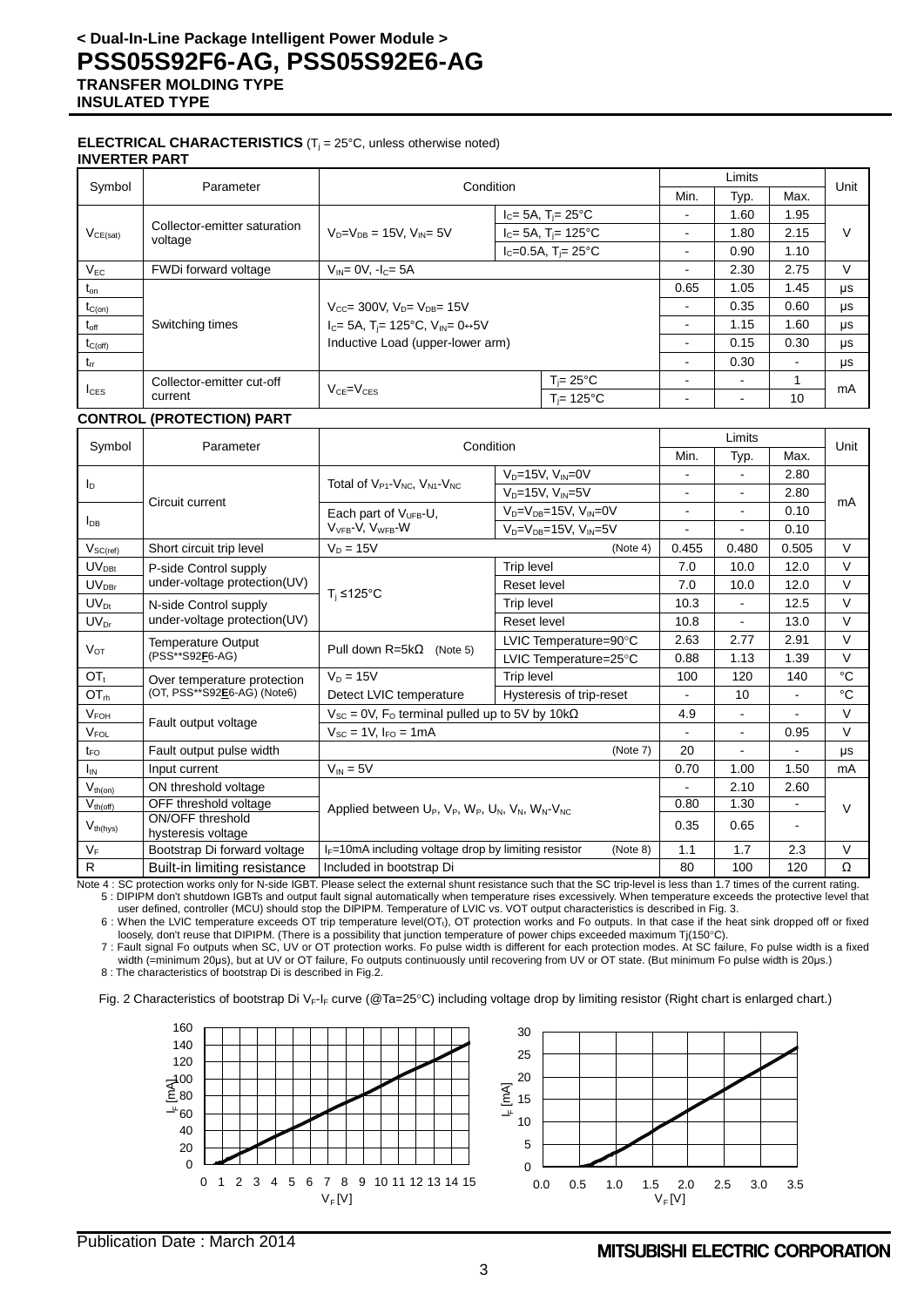Fig. 3 Temperature of LVIC vs.  $V<sub>OT</sub>$  output characteristics



Fig. 4 V<sub>OT</sub> output circuit



- (1) It is recommended to insert 5kΩ (5.1kΩ is recommended) pull down resistor for getting linear output characteristics at low temperature below room temperature. When the pull down resistor is inserted between  $V_{OT}$  and  $V_{NC}$ (control GND), the extra circuit current, which is calculated approximately by  $V<sub>OT</sub>$  output voltage divided by pull down resistance, flows as LVIC circuit current continuously. In the case of using  $V_{OT}$  for detecting high temperature over room temperature only, it is unnecessary to insert the pull down resistor.
- (2) In the case of using  $V_{OT}$  with low voltage controller like 3.3V MCU,  $V_{OT}$  output might exceed control supply voltage 3.3V when temperature rises excessively. If system uses low voltage controller, it is recommended to insert a clamp Di between control supply of the controller and  $V_{OT}$  output for preventing over voltage destruction.
- (3) In the case of not using  $V_{OT}$ , leave  $V_{OT}$  output NC (No Connection).

Refer the application note for Super Mini DIPIPM Ver.6 series about the usage of V<sub>OT</sub>.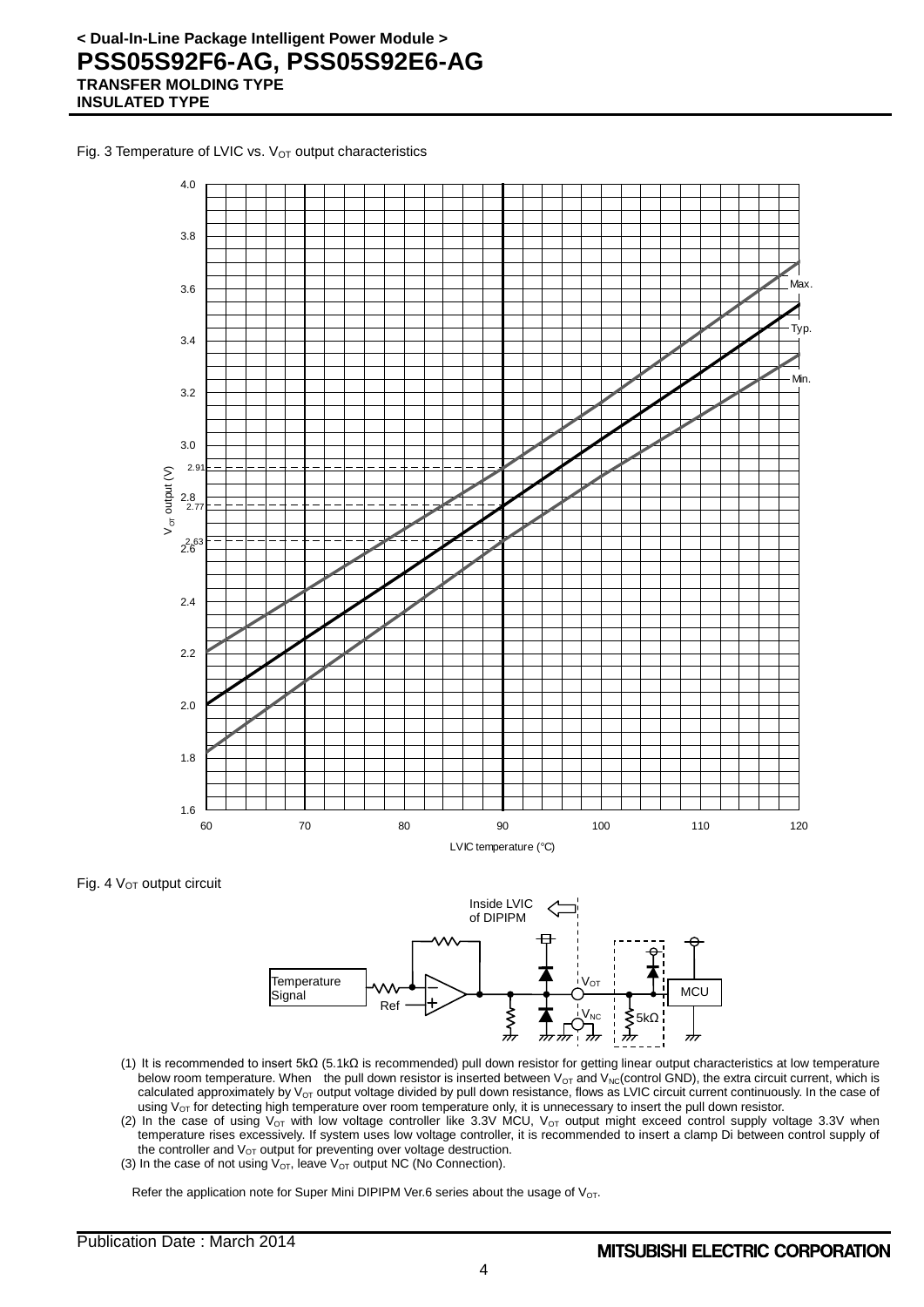#### **MECHANICAL CHARACTERISTICS AND RATINGS**

| Parameter                 | Condition                                                                |                        |      | Limits                   |      |             |
|---------------------------|--------------------------------------------------------------------------|------------------------|------|--------------------------|------|-------------|
|                           |                                                                          | Min.                   | Typ. | Max.                     | Unit |             |
| Mounting torque           | Mounting screw: M3<br>(Note 9)                                           | 0.69N·m<br>Recommended |      | 0.69                     | 0.78 | $N \cdot m$ |
| Terminal pulling strength | Control terminal: Load 4.9N<br>Power terminal: Load 9.8N                 | EIAJ-ED-4701           | 10   | -                        |      | s           |
| Terminal bending strength | Control terminal: Load 2.45N<br>Power terminal: Load 4.9N<br>90deg. bend | EIAJ-ED-4701           | っ    | $\overline{\phantom{0}}$ |      | times       |
| Weight                    |                                                                          |                        |      | 8.5                      |      | g           |
| Heat-sink flatness        | 100<br>-50<br>(Note 10)                                                  |                        |      | μm                       |      |             |

Note 9: Plain washers (ISO 7089~7094) are recommended.

Note 10: Measurement point of heat sink flatness



#### **RECOMMENDED OPERATION CONDITIONS**

| Symbol                         | Parameter                       | Condition                                                                                |                         |       | Limits |        | Unit      |
|--------------------------------|---------------------------------|------------------------------------------------------------------------------------------|-------------------------|-------|--------|--------|-----------|
|                                |                                 |                                                                                          |                         | Min.  | Typ.   | Max.   |           |
| $V_{\rm CC}$                   | Supply voltage                  | Applied between P-NU, NV, NW                                                             |                         | 0     | 300    | 400    | V         |
| $V_D$                          | Control supply voltage          | Applied between $V_{P1}$ - $V_{NC}$ , $V_{N1}$ - $V_{NC}$                                |                         | 13.5  | 15.0   | 16.5   | v         |
| $V_{DB}$                       | Control supply voltage          | Applied between V <sub>UFB</sub> -U, V <sub>VFB</sub> -V, V <sub>WFB</sub> -W            |                         | 13.0  | 15.0   | 18.5   | V         |
| $\Delta V_D$ , $\Delta V_{DB}$ | Control supply variation        |                                                                                          |                         | -1    |        | $+1$   | $V/\mu s$ |
| $t_{\text{dead}}$              | Arm shoot-through blocking time | For each input signal                                                                    |                         |       |        |        | μs        |
| f <sub>PWM</sub>               | PWM input frequency             | $T_c \le 100^{\circ}$ C, $T_i \le 125^{\circ}$ C                                         |                         | ۰     |        | 20     | kHz       |
| I <sub>0</sub>                 | Allowable r.m.s. current        | $V_{CC}$ = 300V, $V_D$ = 15V, P.F = 0.8,<br>Sinusoidal PWM                               | $f_{\text{PWM}} = 5kHz$ |       |        | 2.0    | Arms      |
|                                |                                 | $f_{\text{PWM}} = 15kHz$<br>$T_c \le 100^{\circ}$ C, $T_i \le 125^{\circ}$ C<br>(Note11) |                         |       |        | 1.0    |           |
| PWIN(on)                       | Minimum input pulse width       |                                                                                          |                         | 0.7   |        |        |           |
| PWIN(off)                      |                                 | (Note 12)                                                                                |                         | 0.7   |        |        | μs        |
| $V_{NC}$                       | $V_{NC}$ variation              | Between V <sub>NC</sub> -NU, NV, NW (including surge)                                    | $-5.0$                  |       | $+5.0$ | v      |           |
| $T_i$                          | Junction temperature            |                                                                                          |                         | $-20$ |        | $+125$ | °C        |

Note 11: Allowable r.m.s. current depends on the actual application conditions.

12: DIPIPM might not make response if the input signal pulse width is less than PWIN(on), PWIN(off).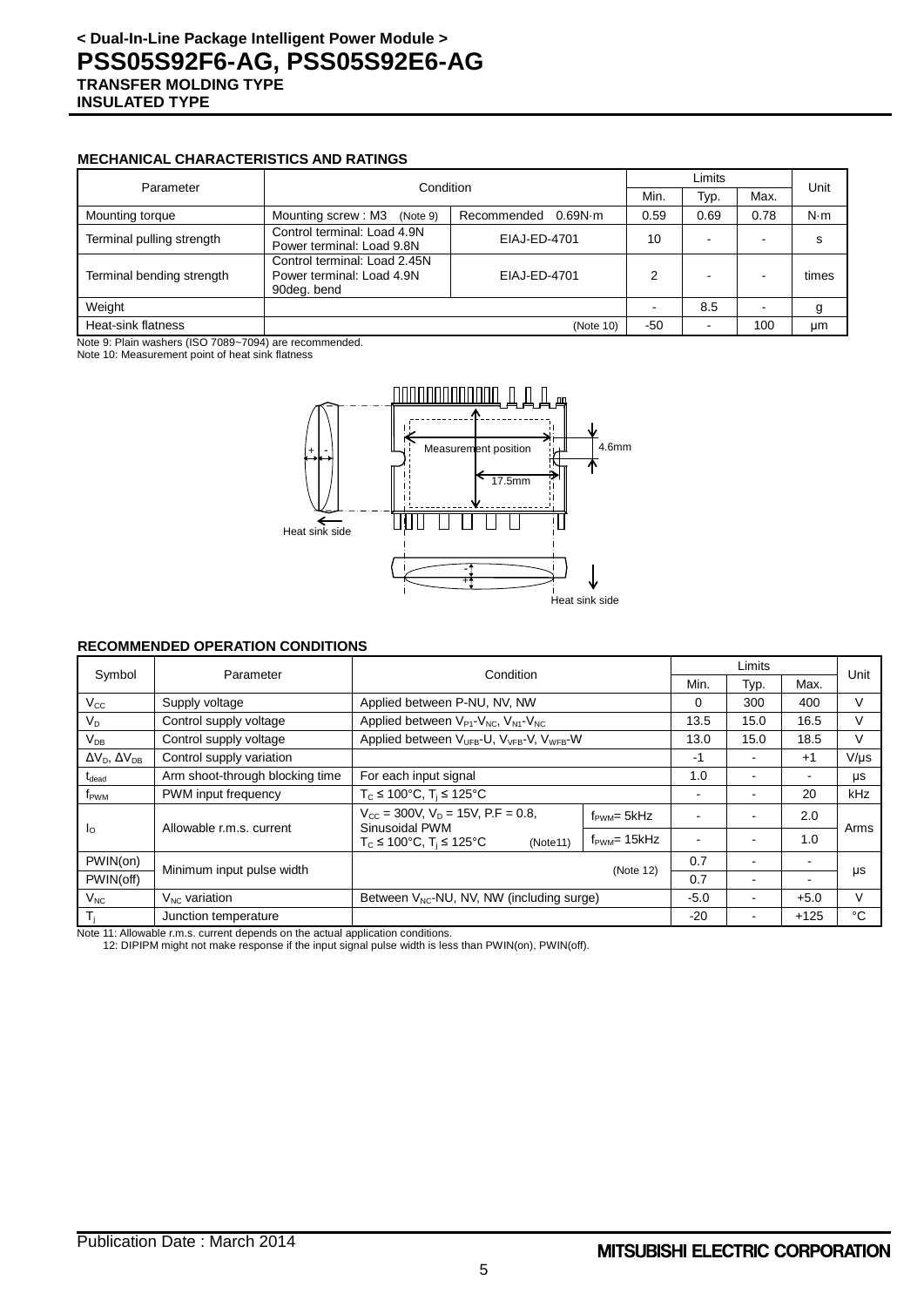Fig. 5 Timing Charts of The DIPIPM Protective Functions

[A] Short-Circuit Protection (N-side only with the external shunt resistor and RC filter)

- a1. Normal operation: IGBT ON and outputs current.
- a2. Short circuit current detection (SC trigger)
	- (It is recommended to set RC time constant 1.5~2.0μs so that IGBT shut down within 2.0μs when SC.)
- a3. All N-side IGBT's gates are hard interrupted.
- a4. All N-side IGBTs turn OFF.
- a5.  $F_{\text{O}}$  outputs for t<sub>Fo</sub>=minimum 20µs.
- a6. Input = "L": IGBT OFF
- a7. Fo finishes output, but IGBTs don't turn on until inputting next ON signal (L $\rightarrow$ H).
- (IGBT of each phase can return to normal state by inputting ON signal to each phase.) a8. Normal operation: IGBT ON and outputs current.



[B] Under-Voltage Protection (N-side, UV<sub>D</sub>)

- b1. Control supply voltage V D exceeds under voltage reset level (UV<sub>Dr</sub>), but IGBT turns ON by next ON signal (L $\rightarrow$ H). (IGBT of each phase can return to normal state by inputting ON signal to each phase.)
- b2. Normal operation: IGBT ON and outputs current.
- b3. V<sub>D</sub> level drops to under voltage trip level. (UV<sub>Dt</sub>).
- b4. All N-side IGBTs turn OFF in spite of control input condition.
- b5. Fo outputs for t<sub>Fo</sub>=minimum 20µs, but output is extended during  $V_D$  keeps below UV<sub>Dr</sub>.
- b6.  $V_D$  level reaches  $UV_{Dr}$ .
- b7. Normal operation: IGBT ON and outputs current.

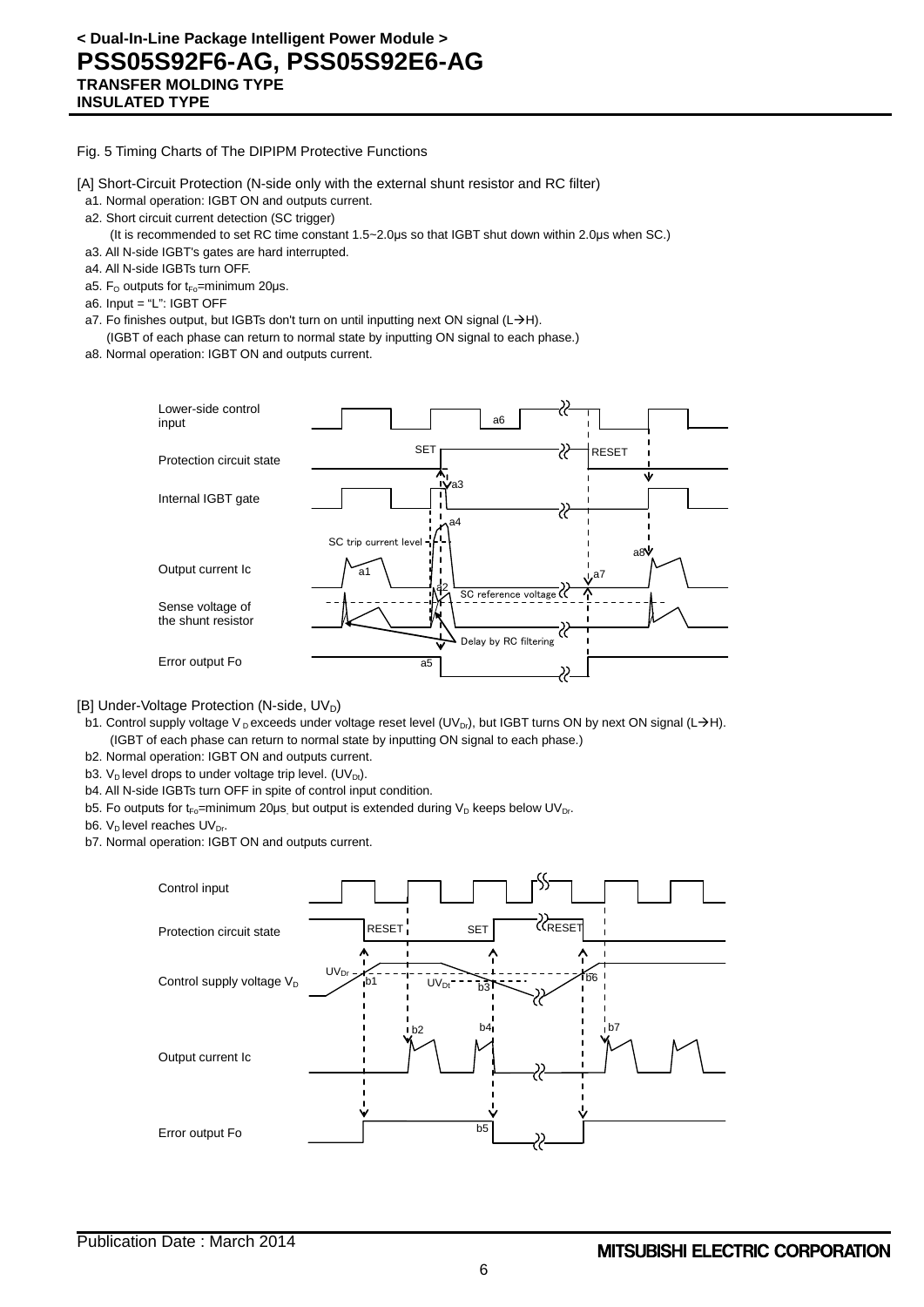[C] Under-Voltage Protection (P-side,  $UV_{DB}$ )

- c1. Control supply voltage V<sub>DB</sub> rises. After the voltage reaches under voltage reset level UV<sub>DBr</sub>, IGBT turns on by next ON signal (L->H).
- c2. Normal operation: IGBT ON and outputs current.
- c3.  $V_{DB}$  level drops to under voltage trip level (UV<sub>DBt</sub>).
- c4. IGBT of the correspond phase only turns OFF in spite of control input signal level, but there is no  $F_0$  signal output.
- c5.  $V_{DB}$  level reaches  $UV_{DBr}$ .
- c6. Normal operation: IGBT ON and outputs current.



#### [D] Over Temperature Protection (N-side, Detecting LVIC temperature)

- d1. Normal operation: IGBT ON and outputs current.
- d2. LVIC temperature exceeds over temperature trip level( $OT<sub>t</sub>$ ).
- d3. All N-side IGBTs turn OFF in spite of control input condition.
- d4. Fo outputs for t<sub>Fo</sub>=minimum 20μs, but output is extended during LVIC temperature keeps over OT<sub>t</sub>.
- d5. LVIC temperature drops to over temperature reset level.
- d6. Normal operation: IGBT turns on by next ON signal ( $L\rightarrow H$ ).
	- (IGBT of each phase can return to normal state by inputting ON signal to each phase.)

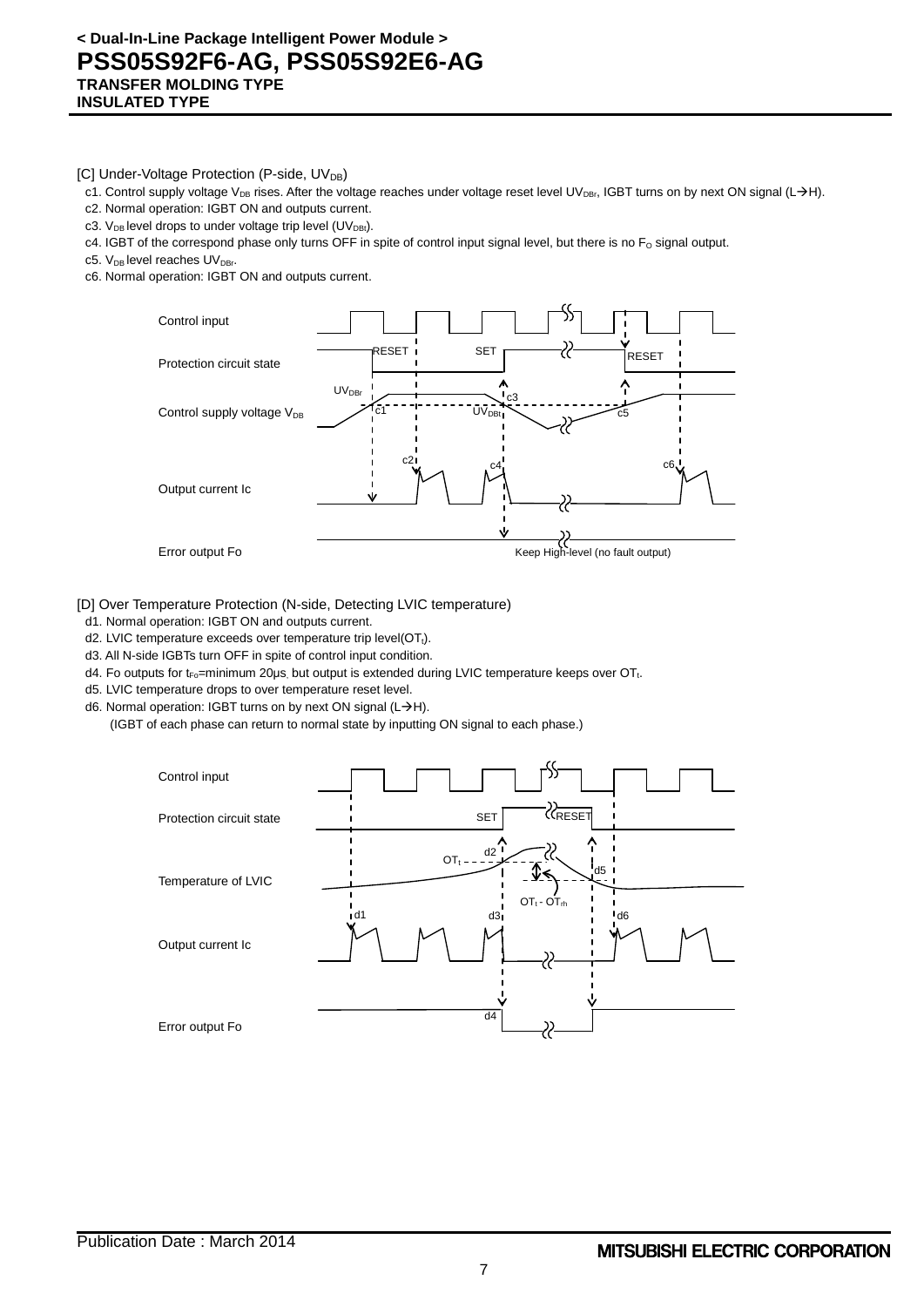Fig. 6 Example of Application Circuit



- (1) If control GND is connected with power GND by common broad pattern, it may cause malfunction by power GND fluctuation. It is recommended to connect control GND and power GND at only a point N1 (near the terminal of shunt resistor).
- (2) It is recommended to insert a Zener diode D1(24V/1W) between each pair of control supply terminals to prevent surge destruction. (3) To prevent surge destruction, the wiring between the smoothing capacitor and the P, N1 terminals should be as short as possible. Generally a 0.1-0.22μF snubber capacitor C3 between the P-N1 terminals is recommended.
- (4) R1, C4 of RC filter for preventing protection circuit malfunction is recommended to select tight tolerance, temp-compensated type. The time constant R1C4 should be set so that SC current is shut down within 2μs. (1.5μs~2μs is general value.) SC interrupting time might vary with the wiring pattern, so the enough evaluation on the real system is necessary.
- (5) To prevent malfunction, the wiring of A, B, C should be as short as possible.
- (6) The point D at which the wiring to CIN filter is divided should be near the terminal of shunt resistor. NU, NV, NW terminals should be connected at near NU, NV, NW terminals.
- (7) All capacitors should be mounted as close to the terminals as possible. (C1: good temperature, frequency characteristic electrolytic type and C2:0.22μ-2μF, good temperature, frequency and DC bias characteristic ceramic type are recommended.)
- (8) Input drive is High-active type. There is a minimum 3.3kΩ pull-down resistor in the input circuit of IC. To prevent malfunction, the wiring of each input should be as short as possible. When using RC coupling circuit, make sure the input signal level meet the turn-on and turn-off threshold voltage.
- (9) Fo output is open drain type. It should be pulled up to MCU or control power supply (e.g. 5V,15V) by a resistor that makes  $I_{F0}$  up to 1mA. ( $I_{FO}$  is estimated roughly by the formula of control power supply voltage divided by pull-up resistance. In the case of pulled up to 5V, 10kΩ (5kΩ or more) is recommended.)
- (10) Thanks to built-in HVIC, direct coupling to MCU without any opto-coupler or transformer isolation is possible.
- $(11)$  Two V<sub>NC</sub> terminals (9 & 16 pin) are connected inside DIPIPM, please connect either one to the 15V power supply GND outside and leave another one open.
- (12) If high frequency noise superimposed to the control supply line, IC malfunction might happen and cause DIPIPM erroneous operation. To avoid such problem, line ripple voltage should meet dV/dt ≤+/-1V/μs, Vripple≤2Vp-p.
- (13) For DIPIPM, it isn't recommended to drive same load by parallel connection with other phase IGBT or other DIPIPM.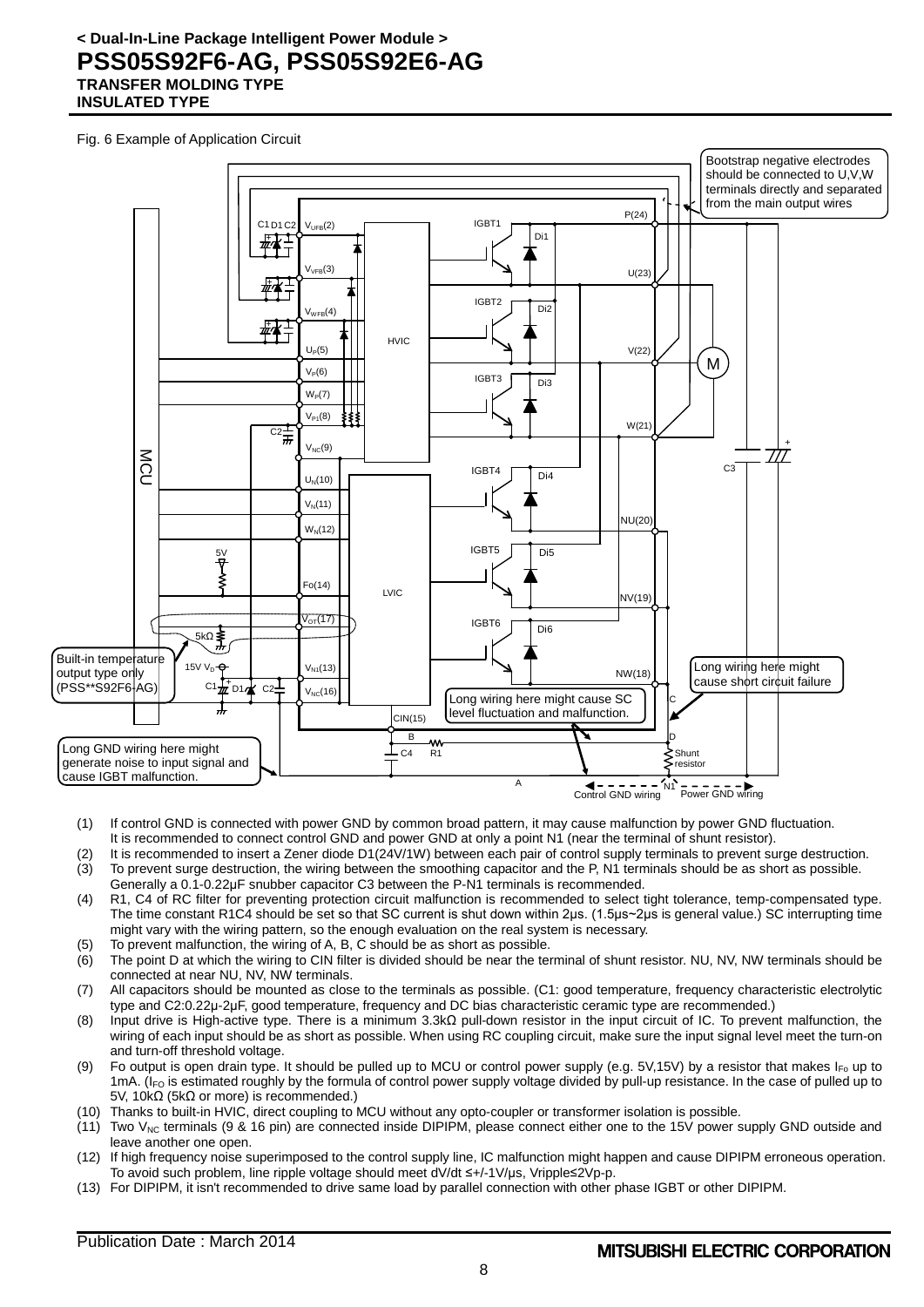Fig. 7 MCU I/O Interface Circuit



Note)

Design for input RC filter depends on PWM control scheme used in the application and wiring impedance of the printed circuit board. DIPIPM input signal interface integrates a minimum 3.3kΩ pull-down resistor. Therefore, when inserting RC filter, it is necessary to satisfy turn-on threshold voltage requirement.

Fo output is open drain type. It should be pulled up to control power supply (e.g. 5V, 15V) with a resistor that makes Fo sink current I<sub>Fo</sub> 1mA or less. In the case of pulled up to 5V supply, 10kΩ  $(5k\Omega$  or more) is recommended.

#### Fig. 8 Pattern Wiring Around the Shunt Resistor



Low inductance shunt resistor like surface mounted (SMD) type is recommended.

#### Fig. 9 Pattern Wiring Around the Shunt Resistor (for the case of open emitter)

When DIPIPM is operated with three shunt resistors, voltage of each shunt resistor cannot be input to CIN terminal directly. In that case, it is necessary to use the external protection circuit as below.



(1) It is necessary to set the time constant R<sub>fCf</sub> of external comparator input so that IGBT stops within 2μs when short circuit occurs. SC interrupting time might vary with the wiring pattern, comparator speed and so on.

- (2) It is recommended for the threshold voltage Vref to set to the same rating of short circuit trip level (Vsc(ref): typ. 0.48V).
- (3) Select the external shunt resistance so that SC trip-level is less than specified value (=1.7 times of rating current).
- (4) To avoid malfunction, the wiring A, B, C should be as short as possible.
- (5) The point D at which the wiring to comparator is divided should be close to the terminal of shunt resistor.
- (6) OR output high level when protection works should be over 0.505V (=maximum Vsc(ref) rating).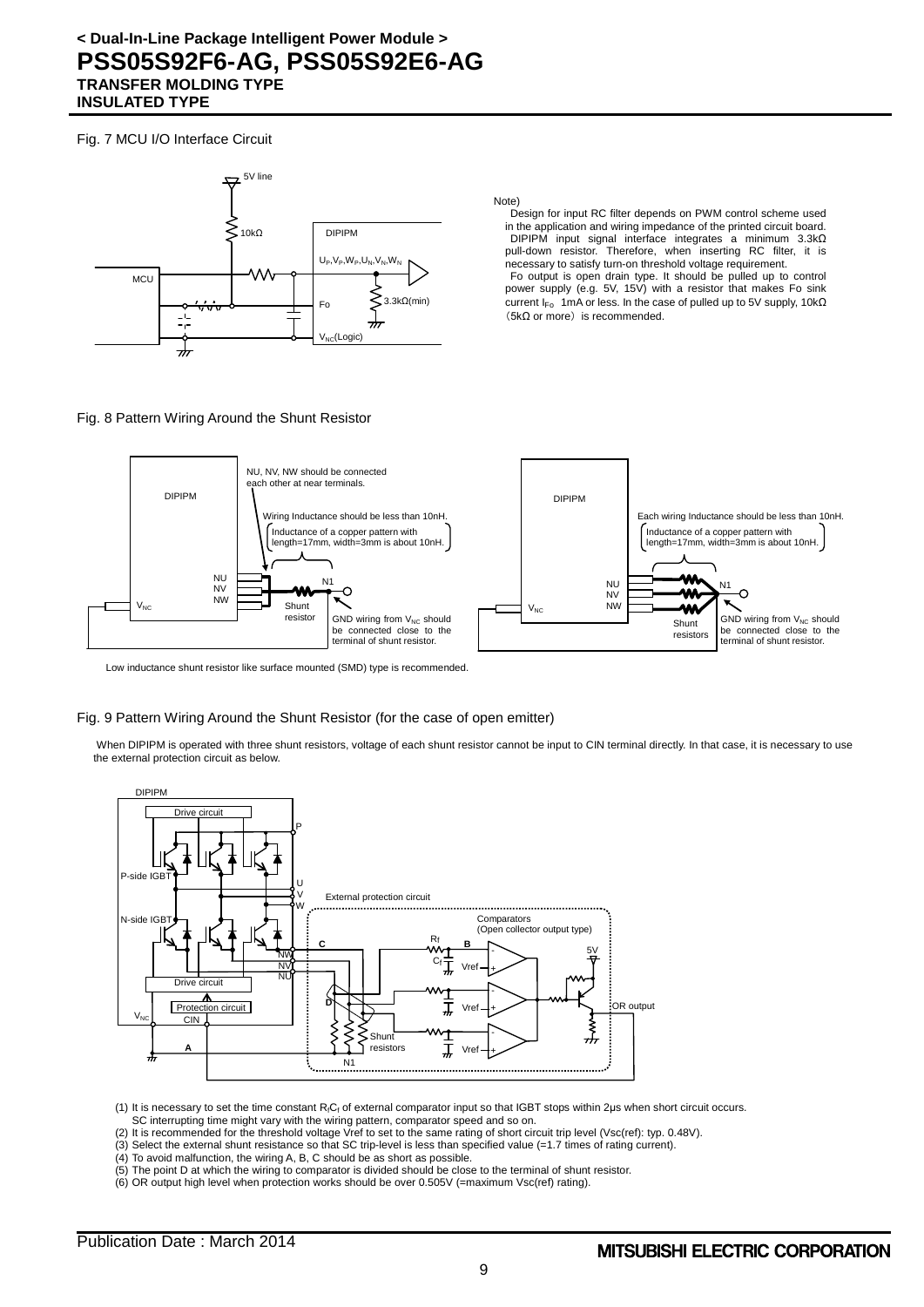#### Fig. 10 Package Outlines



1) 9 & 16 pins (V<sub>NC</sub>) are connected inside DIPIPM, please connect either one to the control power supply GND outside and leave another one open. 2) No.17 is V<sub>OT</sub> for built-in temperature output function type (PSS\*\*S92F6-AG) and NC (No Connection) for built-in OT protection function type (PSS\*\*S92E6-AG).

QR Code is registered trademark of DENSO WAVE INCORPORATED in JAPAN and other countries.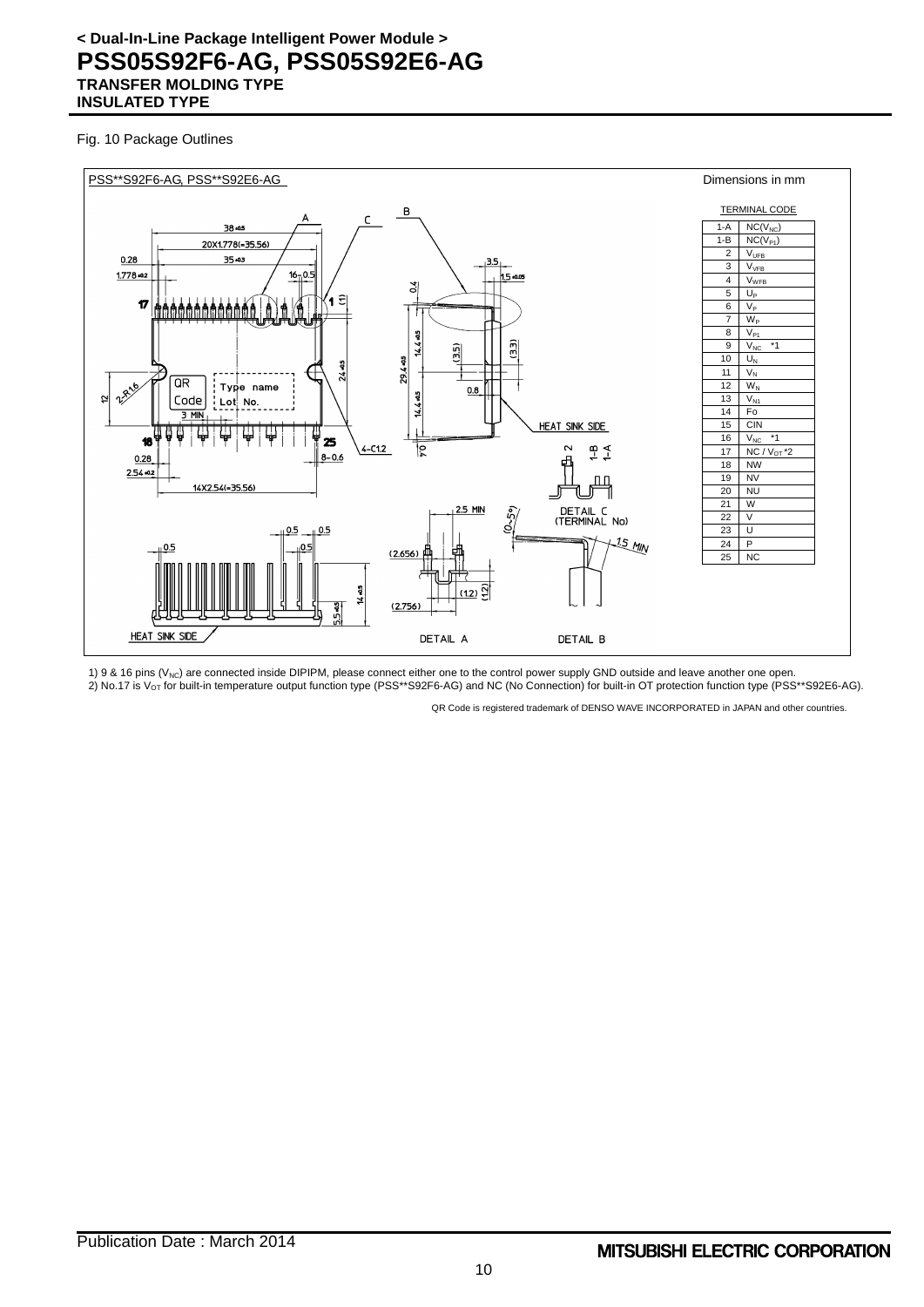#### Revision Record

| Rev. | Date      | Page | Revised contents |
|------|-----------|------|------------------|
|      | 28/2/2014 | . .  | <b>New</b>       |
|      | 15/3/2014 |      | Add Note 1       |